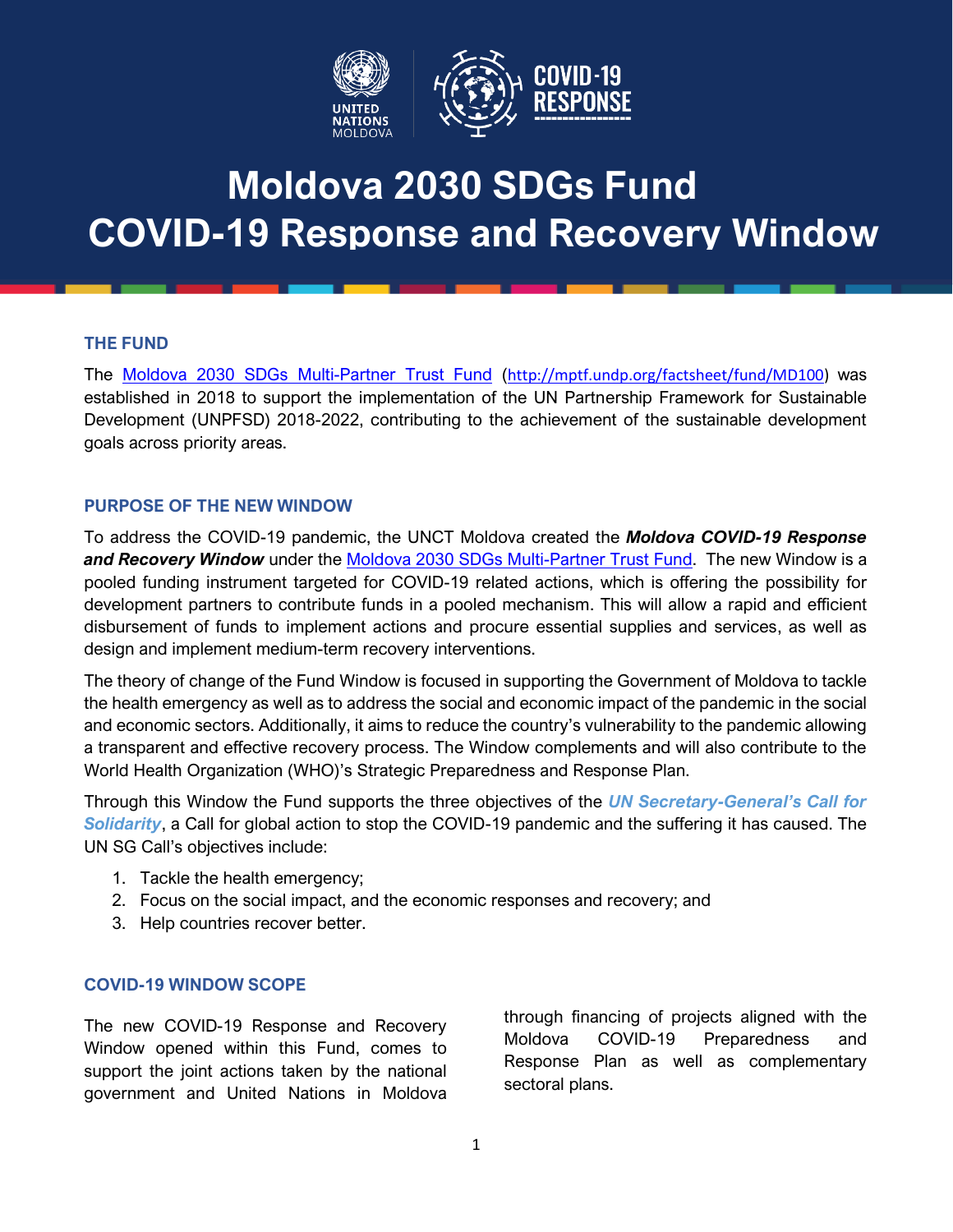The main purpose of the Fund's COVID-19 Window is to ensure that the Government of the Republic of Moldova and its people benefit from coordinated social, economic and healthcare actions to respond to the COVID-19 pandemic outbreak and its consequences.

The Fund relies on the collaborative advantages of the UN system to expand partnership opportunities and develop coherent development frameworks. Fund programmes rely on the timely administration of resources, improved collaboration, cost and risk reduction, the strategic alignment of development priorities, and consolidation of expertise to achieve integrated and contextually-relevant results.

## **Figure 1: Programmatic priorities of the UN Moldova COVID-19 Partnership Window**

# **IMPACT**

**The Government of the Republic of Moldova and its people successfully overcome the immediate and long-term adverse health, social and economic consequences of the COVID-19 pandemic**

## **INDICATORS**

- Limit the rate of a possible increase in the number of people below the poverty line
- The number of SDG target indicators remaining on track
- The Government of the Republic of Moldova has suppressed transmission of the virus

| <b>Output 5.1</b>                                                                                                                                                                                                                                      | <b>Output 5.2</b>                                                                                                                                                                                                                                   |
|--------------------------------------------------------------------------------------------------------------------------------------------------------------------------------------------------------------------------------------------------------|-----------------------------------------------------------------------------------------------------------------------------------------------------------------------------------------------------------------------------------------------------|
| The healthcare system and other relevant<br>authorities and stakeholders in Moldova have<br>improved capacities, means and instruments<br>for a rapid response to the gaps, needs and<br>priorities in connection with the outbreak of<br>the pandemic | The social and economic consequences of the<br>outbreak of the pandemic on affected sectors,<br>areas and vulnerable groups are effectively<br>addressed through targeted policy, technical<br>assistance and support                               |
| <b>INDICATORS</b>                                                                                                                                                                                                                                      |                                                                                                                                                                                                                                                     |
| Number of tested people on COVID-19<br>Number of treated and recovered<br>COVID-19 infected people<br>COVID-19<br>Number of supported<br>$\bullet$<br>healthcare facilities                                                                            | Number of successfully developed and<br>enacted policy instruments focused on<br>COVID-19 recovery<br>Number of people from<br>various<br>vulnerable groups and institutions<br>benefiting from social and economic<br>support and recovery actions |
|                                                                                                                                                                                                                                                        |                                                                                                                                                                                                                                                     |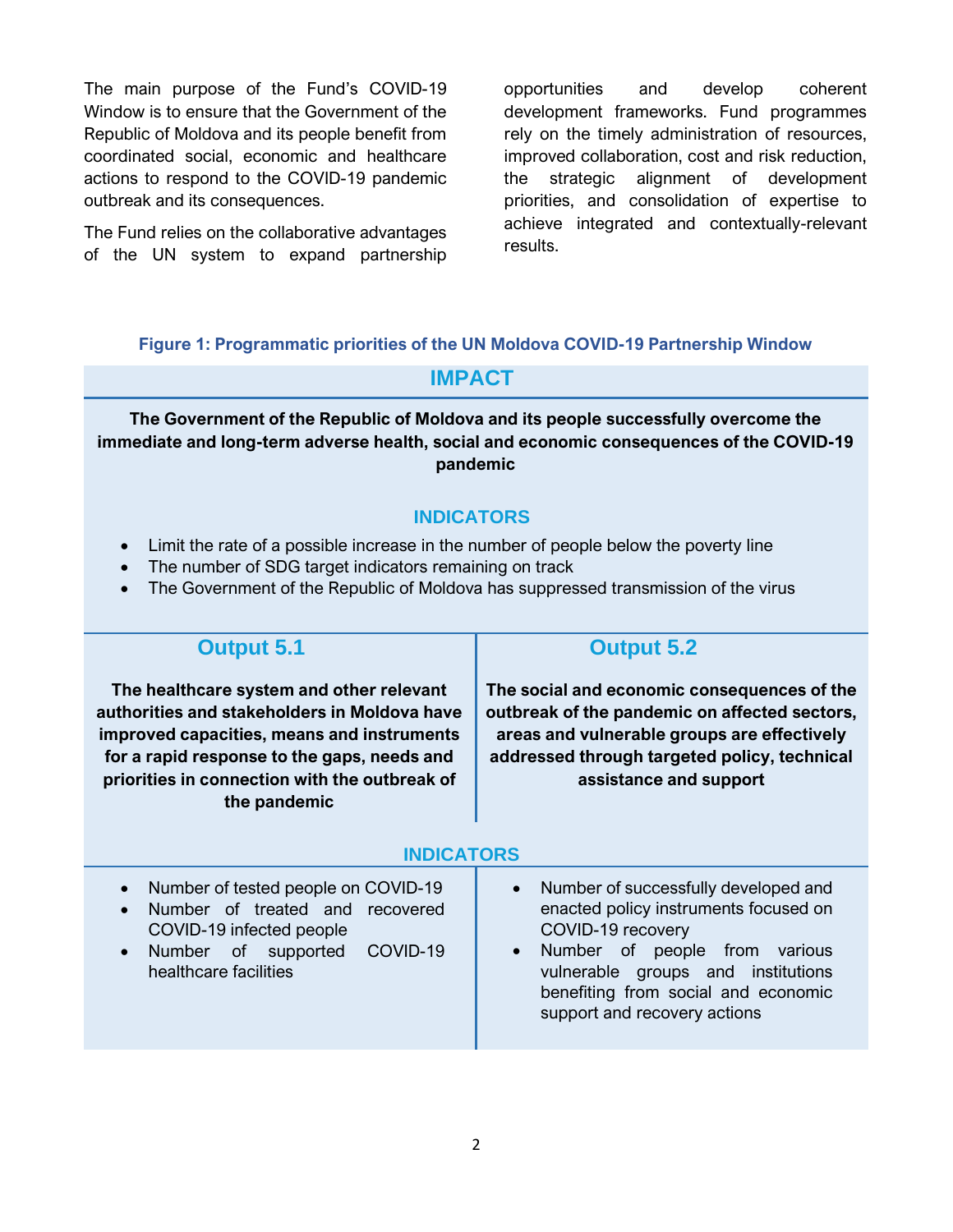#### **STRATEGIC APPROACH**

The Moldova COVID-19 Response and Recovery Window supports integrated resource mobilization and allocation of pooled government and donor resources. Investments promote the design and implementation of strategic, integrated activities for COVID-19 response while also accelerating the Sustainable Development Goals.

Operational procedures of the UN Entities are streamlined to facilitate rapid fund allocation processes. The Fund is designed to offer fast and flexible finance to meet the shifting demands of this rapidly developing and multidimensional global crisis.

The Moldova COVID-19 Window ensures:

- A **ONE UN and coherent response** that links different interventions and channels resources through a common funding mechanism built on specific UN Agency mandates, operational strengths, programmatic offers and existing procedures;
- **Rapid resource allocation** enabling effective and prompt response;
- **Strong alignment to the GoM needs** and identify priorities for the COVID-19 response;
- A **tested and successful model** that offers a transparent, accountable and cost-effective financial instrument with all fund information accessible [on-line and in real-time;](http://mptf.undp.org/factsheet/fund/MD100)
- Innovation and **rapid data-driven solutions** with a whole-of-government approach;
- A **results-based management system** through which the Fund's contribution to the COVID-19 response can be monitored; and
- A **transparent and accountable** pooling of resources that strengthens risk management for all stakeholders.

#### **GOVERNANCE ARRANGEMENTS**

**Fund Steering Committee.** Co-chaired by the State Chancellery and UN Moldova, the Steering Committee provides general oversight of the Fund and oversees the allocation of nonearmarked resources according to priority areas, internal standard operating procedures and defined criteria. Committee members manage investments and approve, as required, the reallocation of funds to joint programmes based on priorities. The Steering Committee reviews and approves progress reports on the implementation of joint workplans and signs off on Fund extensions and updates to the terms of reference, as required.

**Joint Programme Steering Committee/ Technical Board.** Comprised of representatives from United Nations organizations and government, donor, and civil society partners, the Board approves joint programme documents, makes programme extension and

allocation recommendations, requests fund transfers, and oversees the entire programme implementation process.

**Secretariat.** The Office of the Resident Coordinator (RCO) serves as Secretariat for the Fund, providing technical and management support, and acting as the main liaison between the Multi-Partner Trust Fund (MPTF) Office, participating organizations, and other stakeholders. Responsibilities include advising the Steering Committee on strategic priorities and financial allocations; providing operational support; consolidating annual and final narrative reports and sharing them for review; facilitating collaboration and communication between Fund partners and liaising with the Administrative Agent on financing-related issues.

**Administrative Agent.** Participating Organizations receive funds through the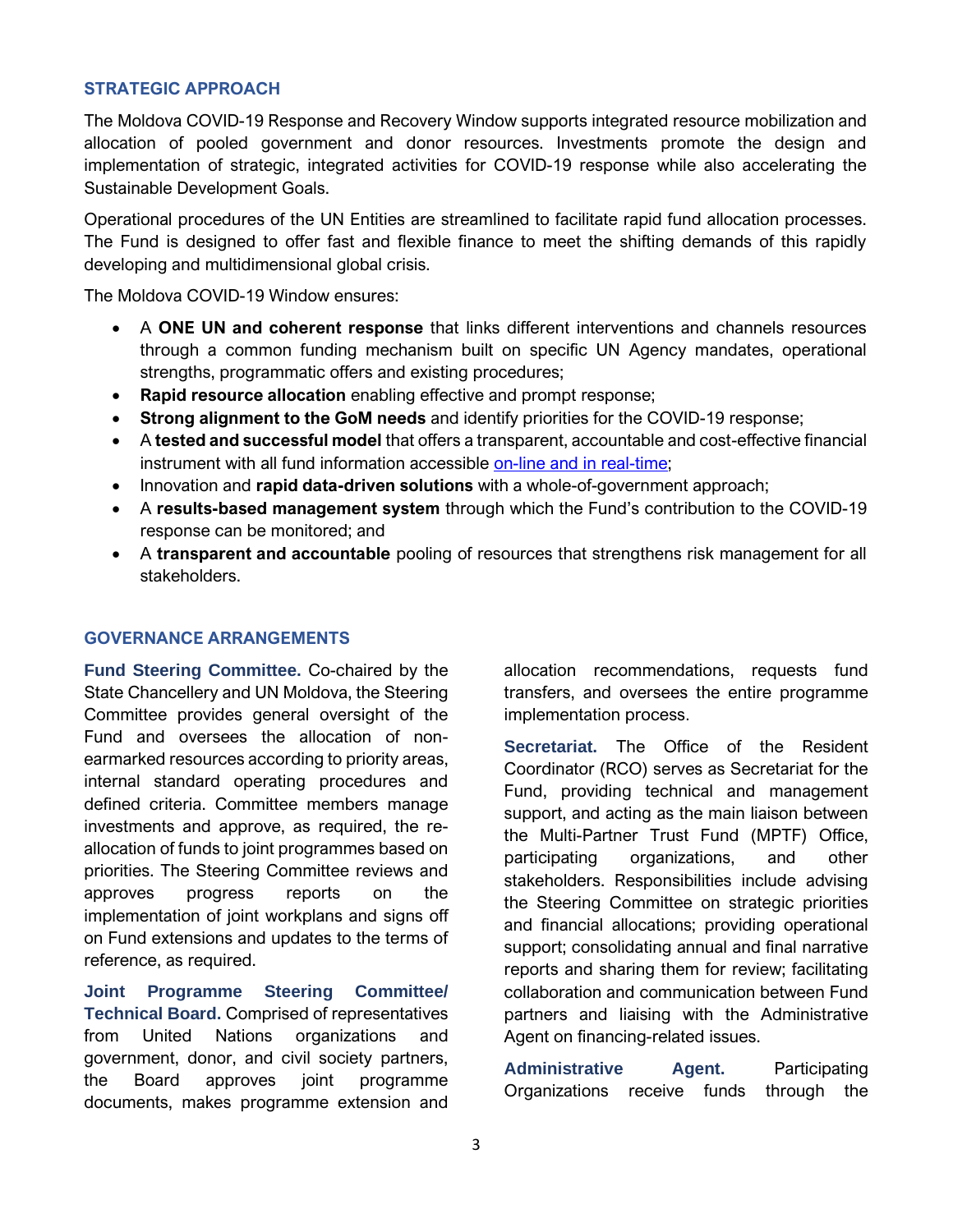Administrative Agent, the MPTF Office. The Administrative Agent is responsible for the receipt, administration and management of contributions from donors, disbursement of funds to Participating Organizations, and consolidation and dissemination of progress reports to donors.

**Participating Organizations.** Programme implementation is the responsibility of UN Participating Organizations (UN Agencies). Each organization is programmatically and financially responsible for resources received.

*The COVID-19 Window will undergo the same governance processes as the Fund, however it will be sought, where possible, to streamline the flows and speed-up the decision making and follow-up.*

#### **CONTRIBUTIONS**

Governments, donors and other development partners can contribute to the Fund. Contributors are encouraged to provide non-earmarked contributions. If due to specific donor preferences, the unearmarked contributions are not feasible, donors may earmark their contributions to a particular outcome.

*• Non-earmarked funds – allocation and utilization of the funds will be decided by the Fund's Steering Committee based on Fund's programmatic priorities and needs,*

*• Earmarked funds – funds are disbursed and used upon agreed with the donor specific outcomes*

#### **CONTACTS**

#### **UN Moldova RCO contact:**

Laura Fiorotto E-mail: [laura.fiorotto@un.org](mailto:laura.fiorotto@un.org) Phone: + 373 68 190906

Veaceslav Palade E-mail: [veaceslav.palade@un.org](mailto:veaceslav.palade@un.org) Phone: +373 69 177328

#### **For Fund Administration Issues:**

Ms. Mari Matsumoto; E-mail[: mari.matsumot@undp.org](mailto:mari.matsumot@undp.org) Website: mptf.undp.org